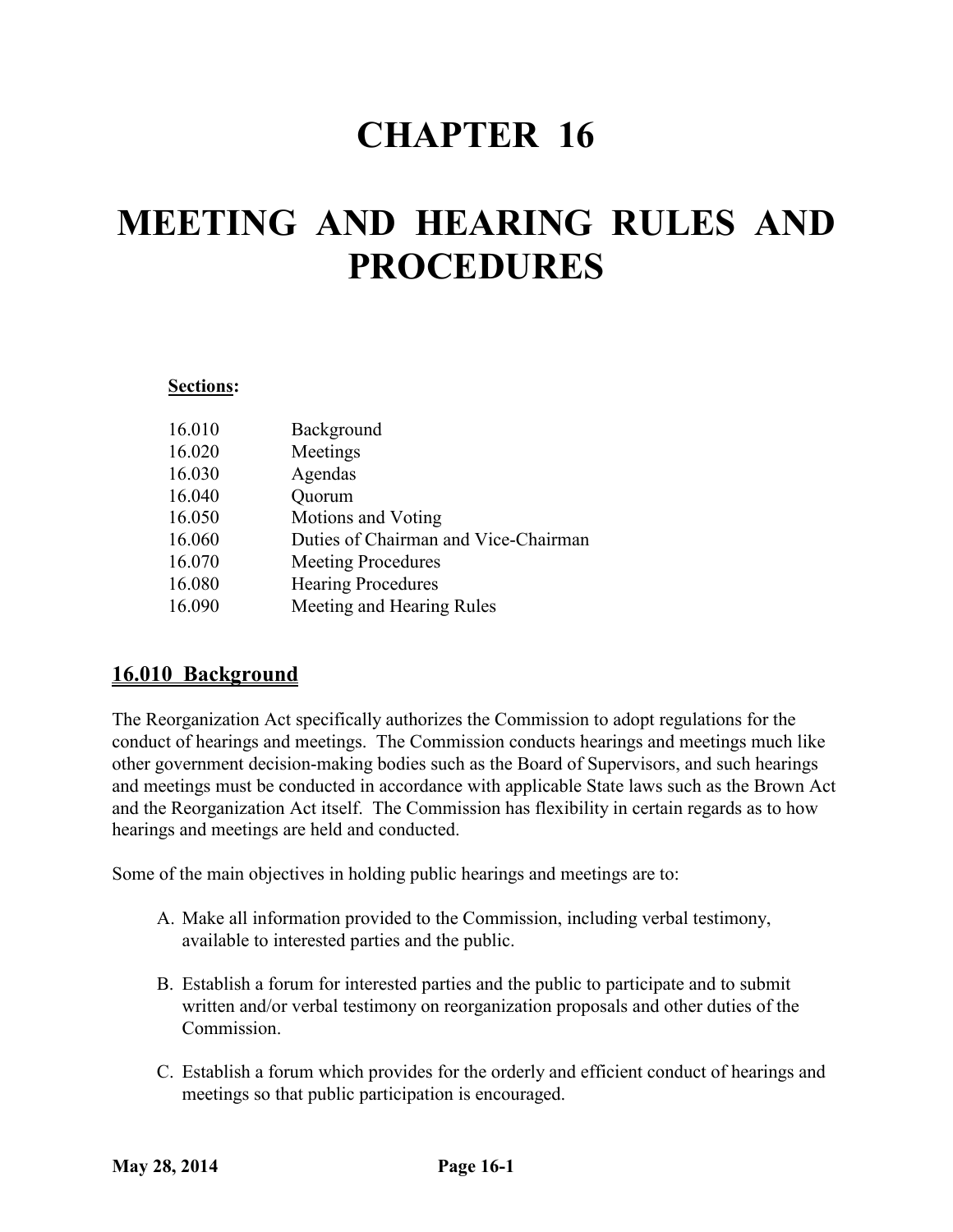D. Inform interested parties and the public on how and why the Commission acted on a project in the manner they chose.

In order to meet these objectives, the Commission has adopted the following procedures and regulations for the conduct of Commission hearings and meetings. These procedures and regulations will ensure that Commission hearings and meetings are conducted in an orderly and efficient manner and public participation is maximized to the fullest extent possible.

#### **[REFERENCE: Sec. 56300 CGC]**

## **16.020 Meetings**

- **A. Regular Meetings:** The regular meetings of the Local Agency Formation Commission shall be held in the Mariposa County Government Center. Regular meetings shall be scheduled by the Executive Officer when there is sufficient business to convene a meeting, upon direction from the Chairman, or upon request from two (2) Commissioners.
- **B. Continued Meetings:** When the business of a regular meeting cannot be concluded, the meeting may be continued to a time, date, and place certain. Any continued meeting of a regular meeting is part of the regular meeting.
- **C. Special Meetings:** Special meetings may be held when deemed necessary at the discretion of the Chairman upon reasonable and legally sufficient notice to all Commissioners and to the public. Such meetings shall comply with all provisions of the Brown Act (Government Code Sections 54950 et seq).

### **16.030 Agendas**

- **A.** The agenda for a regular or special meeting shall be closed one (1) week prior to the day of the meeting. Request for placement of an item on the agenda shall be made to the Executive Officer in writing prior to the one (1) week closing date. Items may be added to the agenda at the discretion of the Chairman prior to the closing date.
- **B.** The agenda and all agenda materials shall be available to the Commissioners and the public at least five (5) calendar days before the meeting.
- **C.** The Commission may consider only those items described in the agenda or those items added to the agenda and considered in accordance with Subsection D.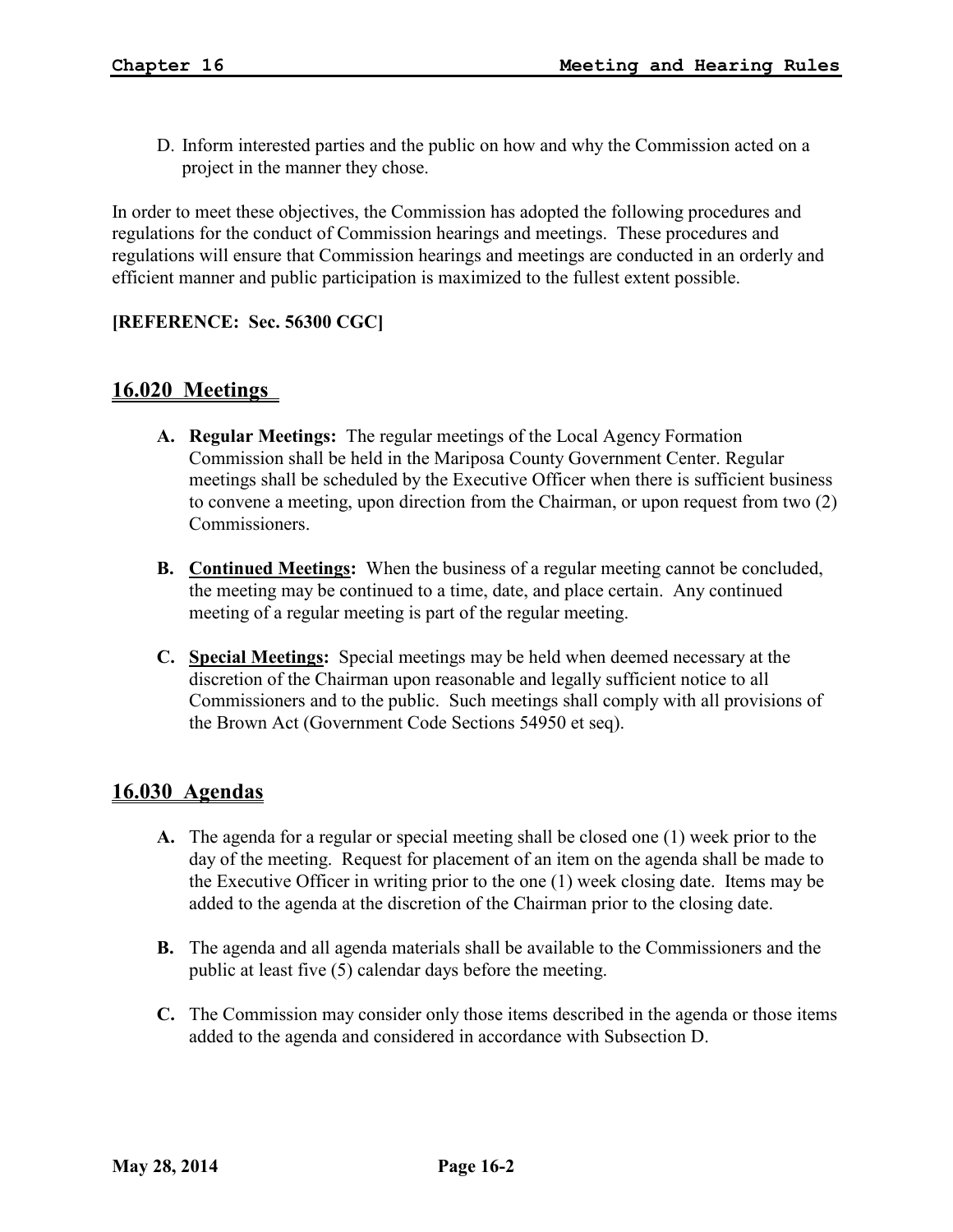**D.** The Chairman may add items to the agenda after the closing date only if the Chairman finds that information on the item was not known at the time the agenda was prepared and action is necessary on the item prior to the next Commission meeting.

#### **16.040 Quorum**

A quorum shall consist of three (3) commissioners. In the absence of a quorum, a meeting may be cancelled or continued to a time, date, and place certain by the commissioners present. If all commissioners are absent, the meeting may be cancelled or continued to a time, date, and place certain by the Executive Officer.

### **16.050 Motions and Voting**

- **A.** All actions and decisions of the Commission shall result from a motion fully stated by the moving party, followed by a second, and passed by three votes.
- **B.** For purposes of proposing a motion or a second, the Chairman may relinquish the chair to the Vice-Chairman or any other Commissioner willing to act as temporary chairman, and thereafter move or second an action. The Chairman shall not resume the chair until after the vote is taken on the motion or it is otherwise acted upon at the meeting.
- **C.** When a vote is called for by the Chairman, silence or a vote in an inaudible voice shall constitute an "aye" vote.
- **D.** A Commissioner who abstains or is absent from a vote shall not be deemed to have voted for or against a motion. A Commissioner may abstain from voting on any matter at any time.
- **E.** A tie vote shall result in failure of the motion.
- **F.** A Commissioner may change his or her vote at any time prior to the time the next agenda item is taken up by the Commission, after which his or her vote shall be permanently recorded.
- **G.** At any time prior to adjournment of the meeting, a motion may be passed to reconsider, revise, amend, or rescind any action of the Commission at that meeting, provided that matters subject to legal public notice requirements shall require new notice prior to action on such matters.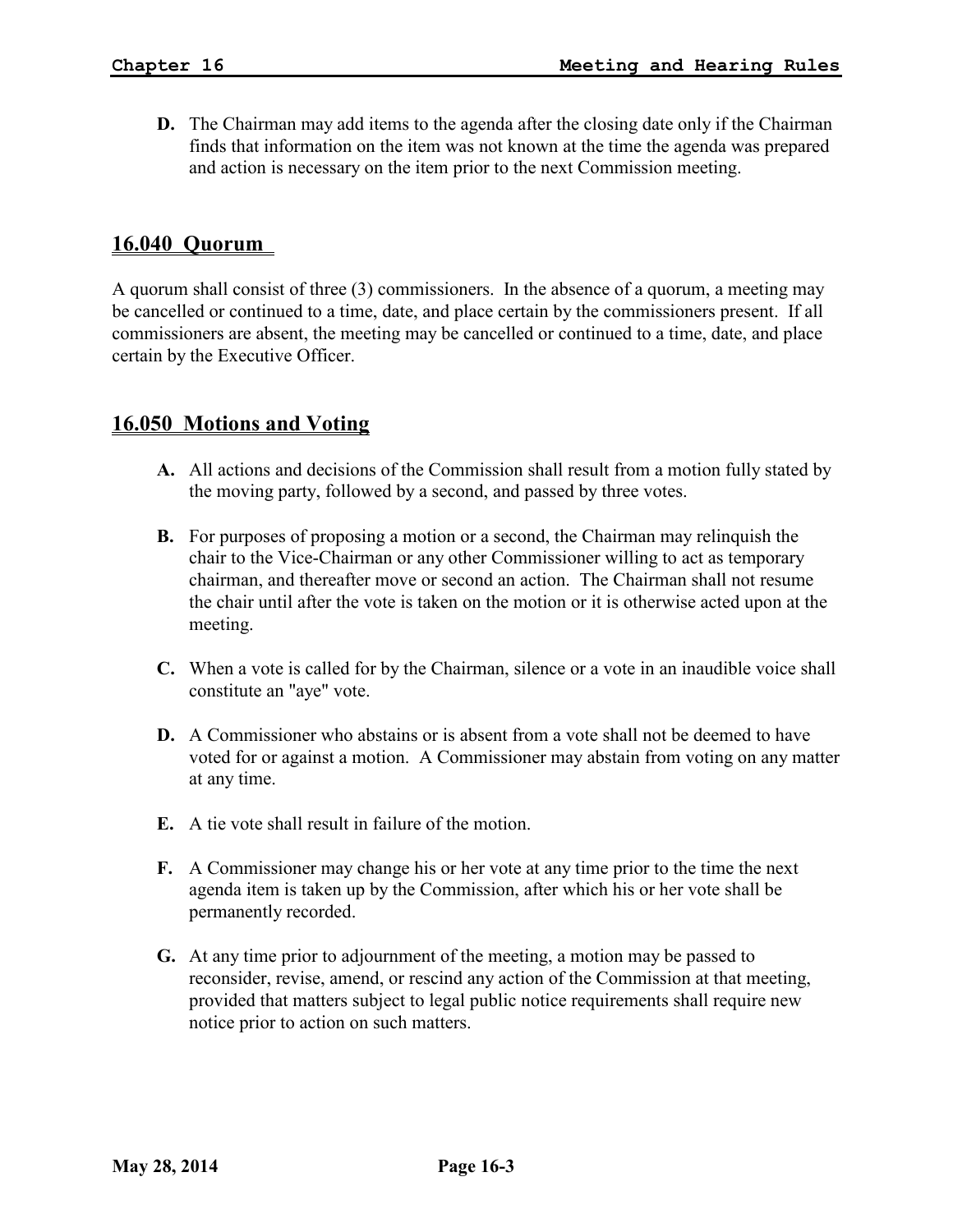## **16.060 Duties of Chairman and Vice-Chairman**

- **A. Chairman:** The chairman, when present, shall preside at all meetings of the Commission and shall conduct the business of the Commission in the manner prescribed herein. The chairman shall preserve order and decorum and shall decide all questions of order subject to the action of a majority of the Commission. The chairman shall vote on all questions and on roll call his name shall be called last. The chairman shall sign all resolutions, directives, and contracts approved by the Commission.
- **B.** Vice-Chairman: The vice-chairman, in the absence of the chairman, shall perform all the functions and duties of the chairman.
- **C. Acting Chairman:** In the absence of both the chairman and the vice-chairman, the members present shall select one of the members present as acting chairman.

### **16.070 Meeting Procedures**

- **A. Call to Order:** The Chairman shall take the chair at the time and place appointed for the meeting and shall call the Commission to order. In the absence of the Chairman and the Vice-Chairman, the Executive Officer shall call the Commission to order, whereupon an acting chairman shall be elected by the commissioners present. Upon the arrival of the Chairman or the Vice-Chairman, the acting chairman shall relinquish the chair at the conclusion of the business then before the Commission.
- **B. Order of Procedure:** The business of each regular meeting of the commission may be transacted insofar as possible in the following order:
	- 1. Call to order
	- 2. Approval of minutes of previous meeting
	- 3. Business from the floor
	- 4. Scheduled public hearings
	- 5. Special business
	- 6. Continued items
	- 7. Miscellaneous business
	- 8. Information items

The order of business shall follow the final agenda for the meeting, however the order of business may be altered by the Chairman or a majority vote of the Commission provided that notice is announced to the public during the meeting. Public hearings shall proceed as scheduled insofar as possible, but may be continued during the meeting provided notice is announced to the public at the scheduled time.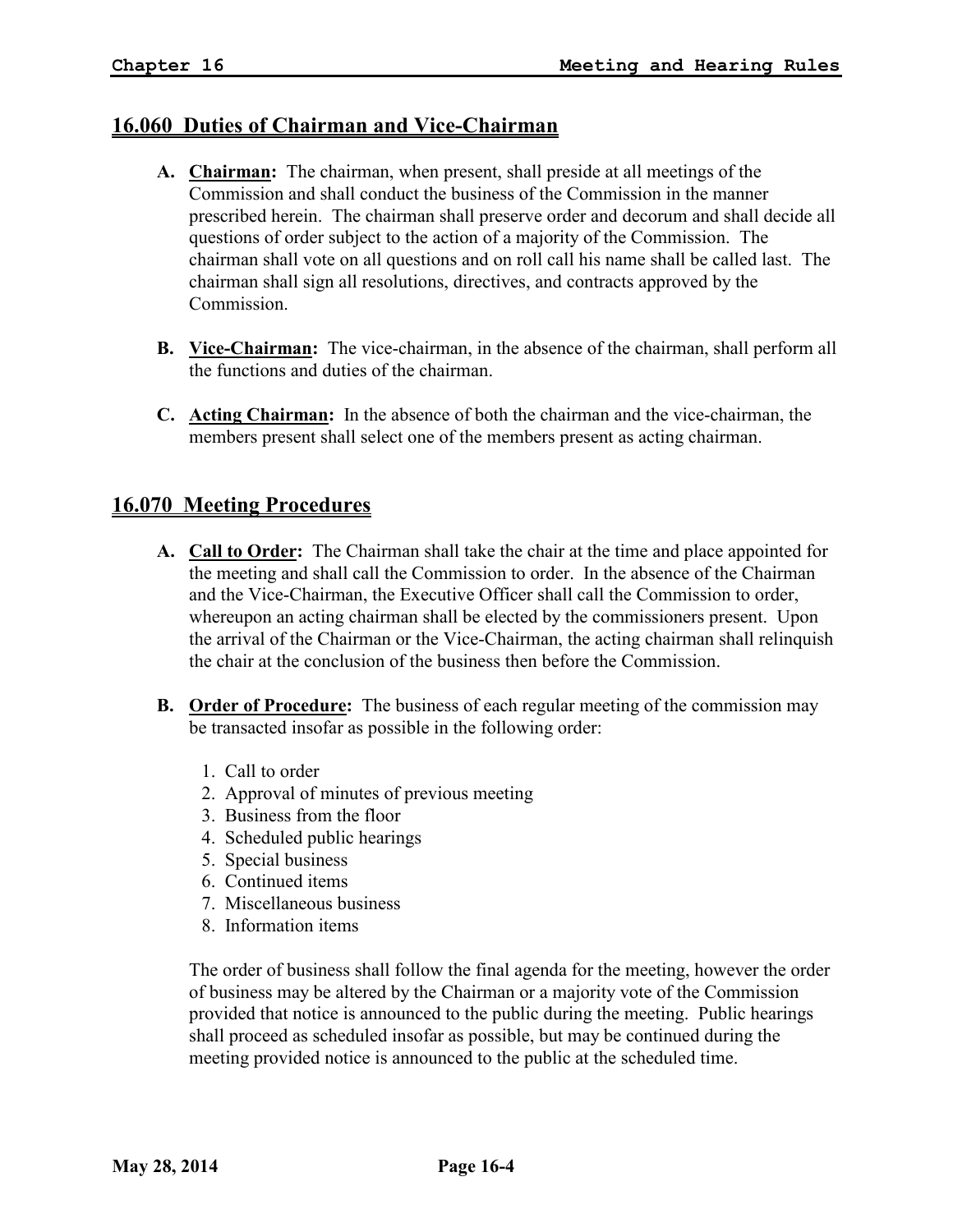- **C. Minutes:** If there are no objections to the approval of the minutes by a Commissioner, the minutes shall be approved as written. In all other cases, the minutes shall be approved by motion.
- **D. Adjournment:** A meeting may be adjourned by the Chairman at his or her discretion or by a majority vote of the Commission.
- **E. Rules of Order:** Unless otherwise ruled by the Chairman and his ruling is not overruled by a majority of the Commission, Robert's Rules of Order will govern the proceedings of the Commission in the conduct of its meetings so far as they are applicable and not in conflict with these procedures and State law.

## **16.080 Hearing Procedures**

All hearings shall be conducted in accordance with the following order and procedures:

- **A. Opening of Hearing:** The Chairman shall open the hearing and state the purpose and procedures to be followed. All questions and/or presentations shall be directed to the Commission through the Chairman. Any Commissioner may direct questions to staff and witnesses at any time during the hearing or deliberation process.
- **B. Executive Officer Presentation:** The Executive Officer shall present a summary of the Executive Officer's report and the recommendation to the Commission. The Executive Officer shall provide any documents or other written evidence to the Commission if not previously provided to the Commission. A Commissioner may ask questions of the Executive Officer during or upon conclusion of the presentation of the report.
- **C. Testimony of Proponent and Speakers in Support:** The proponent may present evidence or testimony to the Commission, and other speakers in support of the proposal may present evidence or testimony upon conclusion of the proponent's testimony. A Commissioner may ask questions of the proponent or any speaker in support.
- **D. Testimony of Speakers in Opposition:** Speakers in opposition of the proposal may present evidence or testimony to the Commission. Opponents of the proposal shall submit to the Commission all written protests not previously submitted to the Commission. A Commissioner may ask questions of any speaker in opposition.
- **E. Testimony of Other Speakers:** Speakers neither in support or opposition of the proposal may present evidence or testimony to the Commission, and a Commissioner may ask questions of the speaker.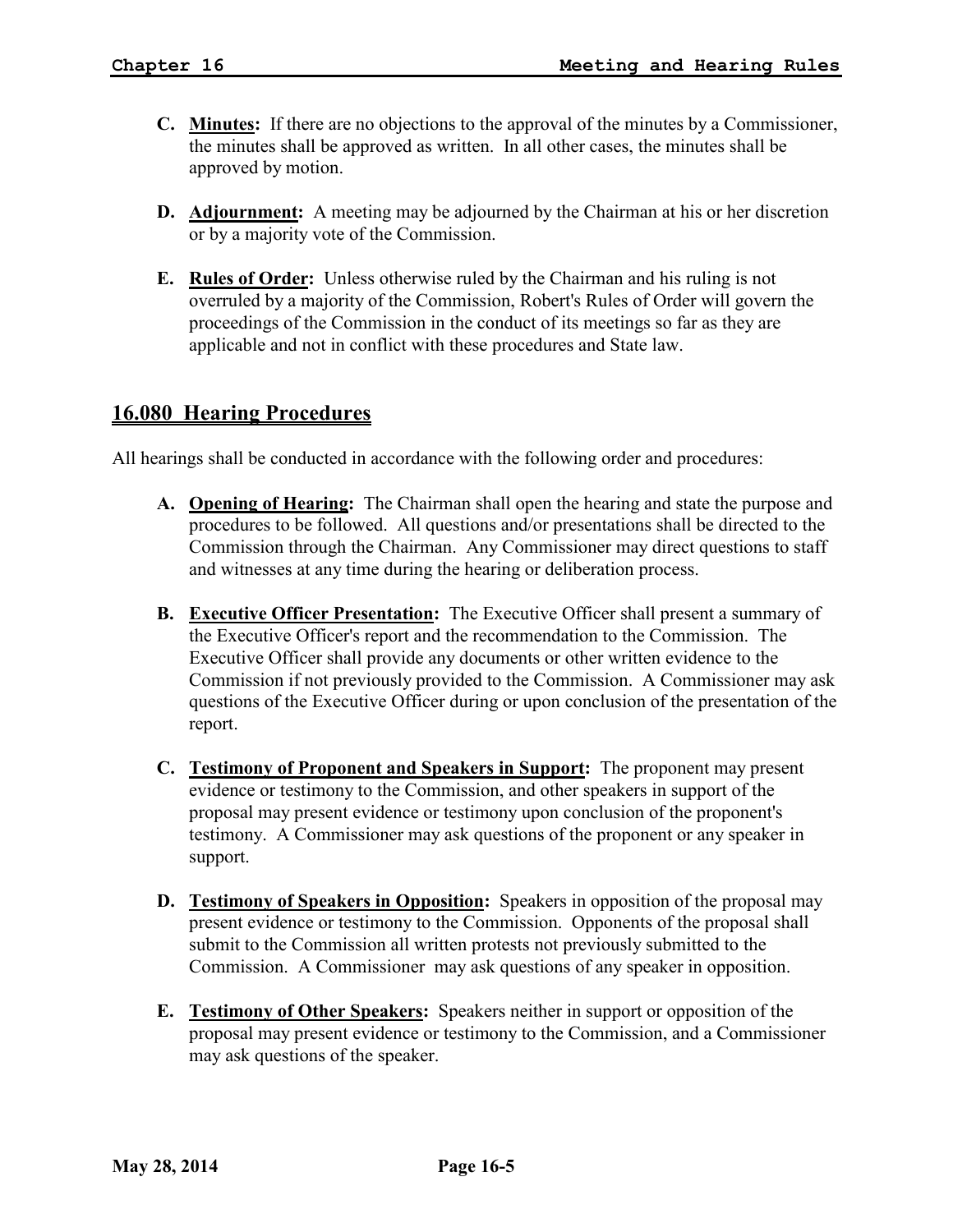**F. Rebuttal by Proponent:** The proponent may respond to issues raised by the testimony of other speakers. The proponent shall not raise any new issues. A Commissioner may ask questions of the proponent.

#### **G. Clarification of Issues:**

- 1. The Executive Officer shall respond to the Commission on issues raised by the testimony of the speakers or the questions of the Commission.
- 2. A Commissioner may question the Executive Officer, proponent, or other speakers to clarify any areas of concern.
- 3. If new evidence is presented, the Commission shall give all parties an opportunity to respond.

#### **H. Closing of Public Portion:**

- 1. Upon presentation of all evidence and testimony, the Chairman shall close the public portion of the hearing. Further evidence or testimony from the proponent and the general public shall not be allowed unless the public portion of the hearing is reopened and the proponent and general public are provided an opportunity to respond to the new evidence or testimony only.
- 2. If the Commission determines evidence or testimony has been presented which requires additional research or analysis by the Executive Officer, the Commission may continue the public hearing to a date, time, and place certain. If the Executive Officer presents new evidence or information upon reconvening of the hearing, the Commission shall reopen the public portion of the hearing and the proponent and the general public may respond to the new evidence or information only.
- 3. If the Commission has additional questions of a proponent or the general public, the public portion of the hearing shall be reopened. The proponent and the general public may respond to the new evidence or testimony only.

#### **I. Deliberation and Action:**

- 1. Upon presentation of all evidence and testimony, the Commission shall begin deliberation of the matter.
- 2. The Executive Officer shall provide information to the Commission on mandated procedures and findings for taking action on the proposal.
- 3. If a decision cannot be reached, the Commission may continue the hearing to a date, time, and place certain for further deliberation and action.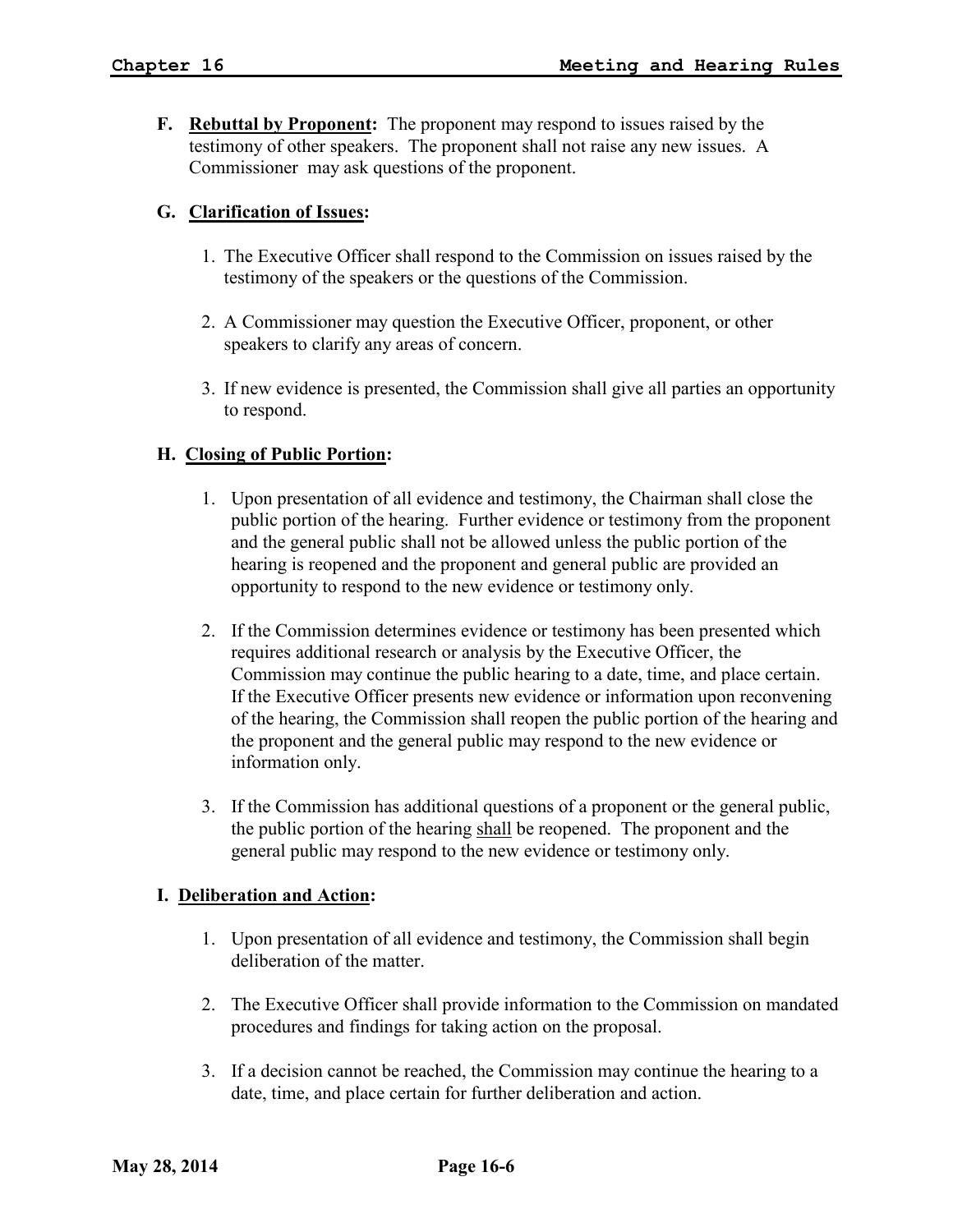4. A motion for an action may be made and acted on in accordance with Section 14.050. An action rendered by the Commission shall be in the form of a resolution. The motion and resolution shall contain all mandatory findings based upon facts and evidence adduced at the hearing to support the action, or the Commission shall direct the Executive Officer to prepare a draft resolution for review and action by the Commission at a continued meeting.

## **16.090 Meeting and Hearing Rules**

- **A. Identification of Witnesses:** All persons wishing to speak at the hearing must approach the microphone and state their name and address.
- **B. Questions:** Any Commissioner may direct questions through the Chairman to staff and witnesses at any time during the hearing or deliberations. During the deliberation portion of the meeting, answers shall be limited to the specific question only.
- **C. Cross-examination:** The opportunity to ask questions of persons testifying at the hearing shall be at the discretion of the Chairman. Questions for this purpose shall be directed to the Chairman, identifying the witness from whom an answer is sought. Persons present who have not previously testified shall not be questioned except by the Commission.
- **D. Continuance of Hearing:** All or any portion of the hearing may be continued to a time, date and place certain without further formal notice, provided the continuance is announced to all persons present at the hearing, and is noticed in the Commission agenda for the date which the continued hearing will be heard.
- **E. Eligibility to Vote:** Commissioners not present during the entire testimony portion of the hearing, or who have not listened to the tapes of the entire testimony, shall not be eligible to vote on the decision. In the event that less than three (3) commissioners eligible to vote are present during the testimony portion of the hearing, the Chairman shall continue the hearing until such time as at least three (3) eligible Commissioners are present to hear testimony.
- **F. Decision:** A decision shall be rendered by the Commission in the form of a resolution at the conclusion of the deliberation phase.
- **G. Findings of Fact:** Findings of Fact shall be prepared in all cases where findings are required by the Reorganization Act or these policies, procedures, and standards, and in other cases when a request is received prior to the close of the hearing by an interested party. The findings shall be incorporated in the decision resolution. Findings will be prepared by staff at the direction of the Commission.